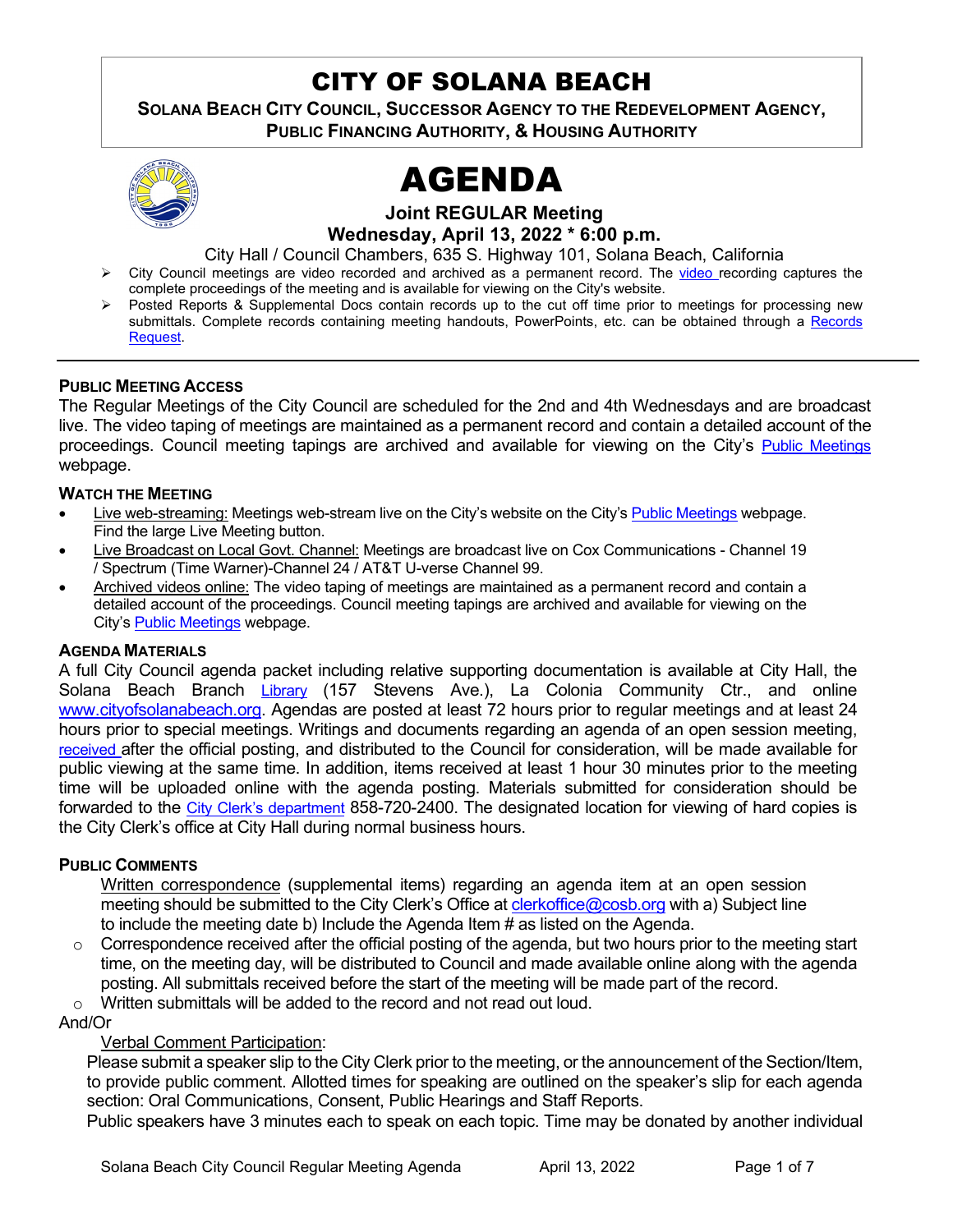who is present at the meeting to allow an individual up to 6 minutes to speak. Group: Time may be donated by two individuals who are present at the meeting allowing an individual up to 10 minutes to speak. Group Hearings: For public hearings only, time may be donated by two individuals who are present at the meeting allowing an individual up to 15 minutes to speak.

#### **SPECIAL ASSISTANCE NEEDED**

In compliance with the Americans with Disabilities Act of 1990, persons with a disability may request an agenda in appropriate alternative formats as required by Section 202. Any person with a disability who requires a modification or accommodation in order to participate in a meeting should direct such request to the [City Clerk's](mailto:clerkadmin@cosb.org?subject=City%20Clerk%20Notice%20of%20Special%20Services%20Needed)  [office](mailto:clerkadmin@cosb.org?subject=City%20Clerk%20Notice%20of%20Special%20Services%20Needed) (858) 720-2400 at least 72 hours prior to the meeting.

> As a courtesy to all meeting attendees, please set cellular phones and pagers to silent mode and engage in conversations outside the Council Chambers.

| <b>CITY COUNCILMEMBERS</b>         |                |                              |
|------------------------------------|----------------|------------------------------|
| Lesa Heebner, Mayor                |                |                              |
| <b>Kelly Harless, Deputy Mayor</b> |                | David A. Zito, Councilmember |
| Jewel Edson, Councilmember         |                | Kristi Becker, Councilmember |
| Gregory Wade                       | Johanna Canlas | Angela Ivey                  |
| <b>City Manager</b>                | City Attorney  | <b>City Clerk</b>            |

#### SPEAKERS:

Please submit your speaker slip to the City Clerk prior to the meeting or the announcement of the Item. Allotted times for speaking are outlined on the speaker's slip for Oral Communications, Consent, Public Hearings and Staff Reports.

#### READING OF ORDINANCES AND RESOLUTIONS:

Pursuant to [Solana Beach Municipal Code](mailto:https://www.codepublishing.com/CA/SolanaBeach/) Section 2.04.460, at the time of introduction or adoption of an ordinance or adoption of a resolution, the same shall not be read in full unless after the reading of the title, further reading is requested by a member of the Council. If any Councilmember so requests, the ordinance or resolution shall be read in full. In the absence of such a request, this section shall constitute a waiver by the council of such reading.

# **CALL TO ORDER AND ROLL CALL:**

# **FLAG SALUTE:**

# **APPROVAL OF AGENDA:**

#### **PROCLAMATIONS/CERTIFICATES:** *Ceremonial*

None at the posting of this agenda

**PRESENTATIONS:** Ceremonial items that do not contain in-depth discussion and no action/direction. None at the posting of this agenda

#### **ORAL COMMUNICATIONS:**

Comments relating to items on this evening's agenda are taken at the time the items are heard. This portion of the agenda provides an opportunity for members of the public to address the City Council on items relating to City business and not appearing on today's agenda by submitting a speaker slip (located on the back table) to the City Clerk. Pursuant to the Brown Act, no action shall be taken by the City Council on public comment items. Council may refer items to the City Manager for placement on a future agenda. The maximum time allotted for each presentation is THREE MINUTES. No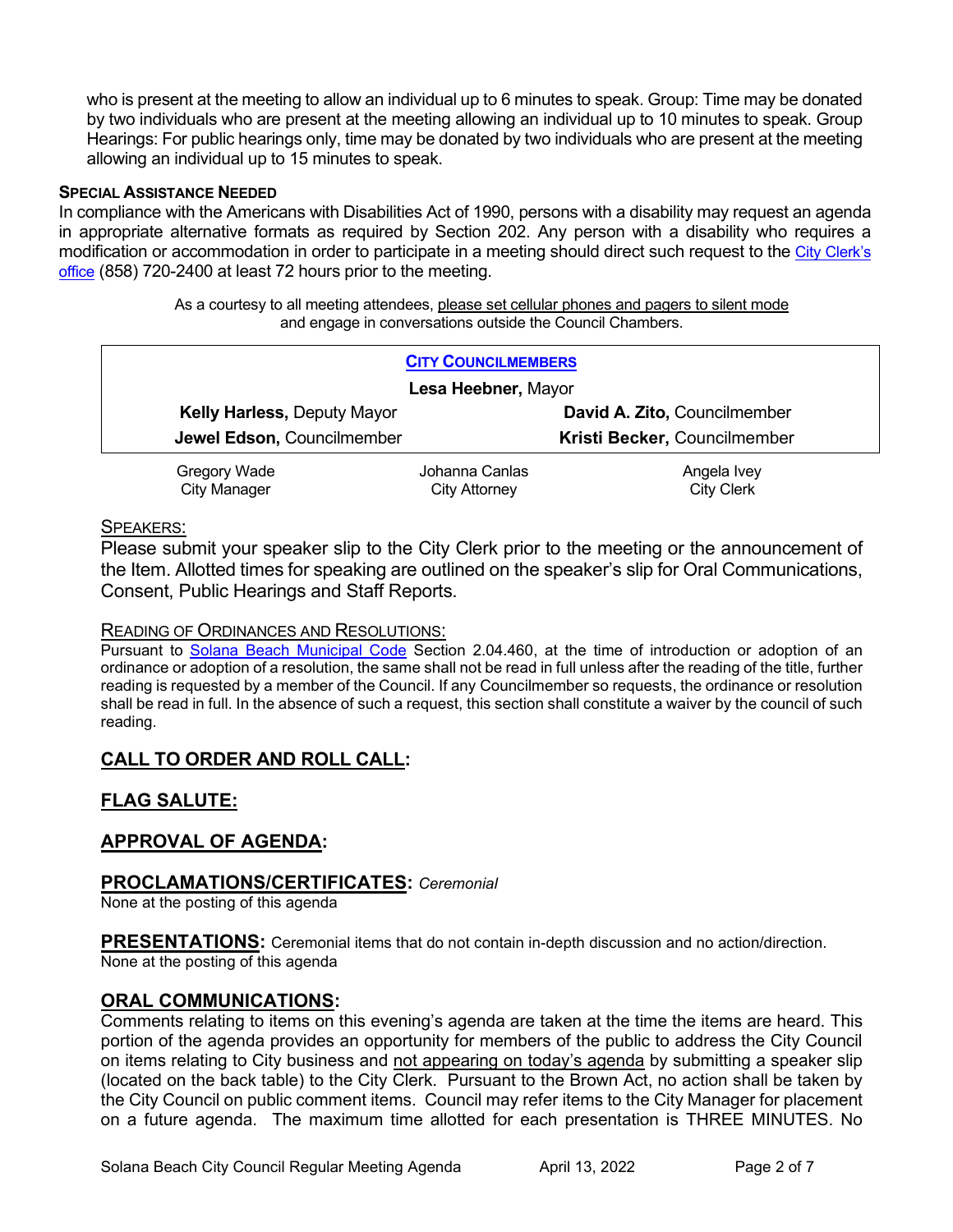donations of time are permitted (SBMC 2.04.190). Please be aware of the timer light on the Council Dais.

# **COUNCIL COMMUNITY ANNOUNCEMENTS / COMMENTARY:**

*An opportunity for City Council to make brief announcements or report on their activities. These items are not agendized for official City business with no action or substantive discussion.* 

# **A. CONSENT CALENDAR:** (Action Items) (A.1. - A.7.)

Items listed on the Consent Calendar are to be acted in a single action of the City Council unless pulled for discussion. Any member of the public may address the City Council on an item of concern by submitting to the City Clerk a speaker slip (located on the back table) before the Consent Calendar is addressed. Those items removed from the Consent Calendar by a member of the Council will be trailed to the end of the agenda, while Consent Calendar items removed by the public will be heard immediately after approval of the Consent Calendar to hear the public speaker.

*All speakers should refer to the public comment section at the beginning of the agenda for details.* Please be aware of the timer light on the Council Dais.

# **A.1. AB 1690 Support.** (File 0480-070)

Recommendation: That the City Council

1. Consider the adoption of **Resolution 2022-035** expressing support of AB 1690 and authorize the City Manager to send a letter to the appropriate legislative committee(s) in support of AB 1690.

#### Item A.1. Report (click here)

*Posted Reports & Supplemental Docs contain records up to the cut off time, prior to the start of the meeting, for processing new submittals. The final official record containing handouts, PowerPoints, etc. can be obtained through a Records Request to the City Clerk's Office.*

#### **A.2. Register Of Demands.** (File 0300-30)

Recommendation: That the City Council

1. Ratify the list of demands for March 05, 2022 – March 25, 2022.

#### [Item A.2. Report \(click here\)](https://solanabeach.govoffice3.com/vertical/Sites/%7B840804C2-F869-4904-9AE3-720581350CE7%7D/uploads/A2_Report_-_4-13-22_-_O.pdf)

*Posted Reports & Supplemental Docs contain records up to the cut off time, prior to the start of the meeting, for processing new submittals. The final official record containing handouts, PowerPoints, etc. can be obtained through a Records Request to the City Clerk's Office.*

# **A.3. General Fund Adopted Budget for Fiscal Year 2021/2022 Changes.** (File 0330-30)

Recommendation: That the City Council

1. Receive the report listing changes made to the Fiscal Year 2021/2022 General Fund Adopted Budget.

#### [Item A.3. Report \(click here\)](https://solanabeach.govoffice3.com/vertical/Sites/%7B840804C2-F869-4904-9AE3-720581350CE7%7D/uploads/A3_Report_-_4-13-22_-_O.pdf)

*Posted Reports & Supplemental Docs contain records up to the cut off time, prior to the start of the meeting, for processing new submittals. The final official record containing handouts, PowerPoints, etc. can be obtained through a Records Request to the City Clerk's Office.*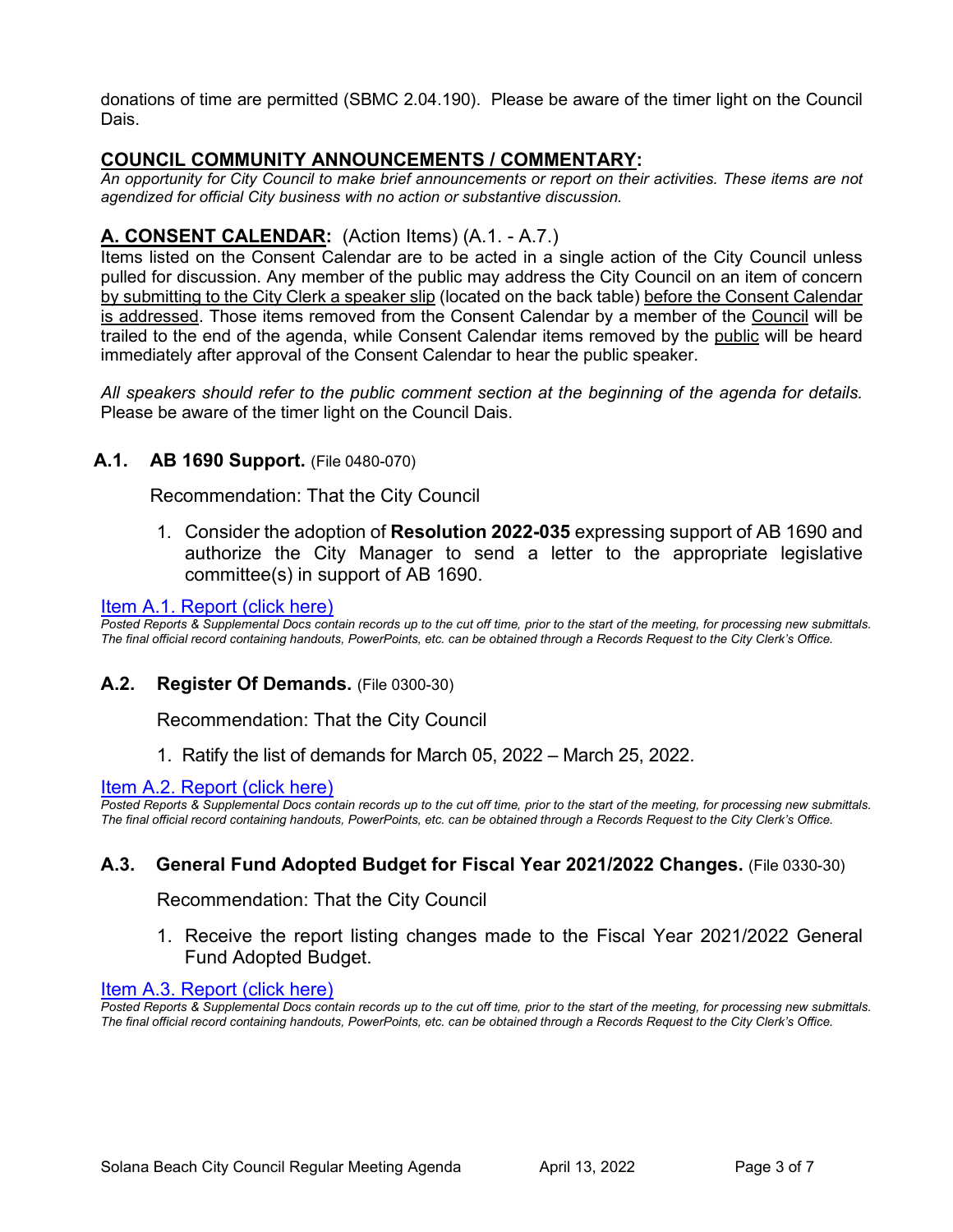# **A.4. Americans with Disability Act (ADA) Pedestrian Ramps.** (File 0820-20)

Recommendation: That the City Council

- 1. Adopt **Resolution 2022-029**:
	- a. Awarding a construction contract to Miramar General Engineering in the amount of \$51,700 for the ADA Pedestrian Ramps, Bid No. 2022-04.
	- b. Approving an amount of \$8,000 for construction contingency.
	- c. Authorizing the City Manager to execute the construction contract on behalf of the City.
	- d. Authorizing the City Manager to approve cumulative change orders up to the construction contingency amount.
	- e. Appropriating \$59,700 to the Federal Grants revenue account and to the ADA Pedestrian Ramps CIP project, both in the CDBG fund.
	- f. Authorizing the City Treasurer to amend the FY 2021/22 Adopted Budget accordingly.

#### <u>Item A.4. Report (click here)</u>

*Posted Reports & Supplemental Docs contain records up to the cut off time, prior to the start of the meeting, for processing new submittals. The final official record containing handouts, PowerPoints, etc. can be obtained through a Records Request to the City Clerk's Office.*

#### **A.5. Economic Consulting Services – Keyser Marston Associates, Inc.** (File 0150-85)

Recommendation: That the City Council

- 1. Adopt **Resolution 2022-034** authorizing the City Manager to execute an amendment to the Professional Services Agreement, in an amount not to exceed \$55,000, with Keyser Marston Associates, Inc. for economic consulting services.
- 2. Authorize an appropriation of \$30,000 from the Professional Services account in the City Manager's department.
- 3. Authorize the City Treasurer to amend the FY 2021/2022 and FY 2022/23 Adopted Budget accordingly.

#### [Item A.5. Report \(click here\)](https://solanabeach.govoffice3.com/vertical/Sites/%7B840804C2-F869-4904-9AE3-720581350CE7%7D/uploads/A5_Report_-_4-13-22_-_O.pdf)

*Posted Reports & Supplemental Docs contain records up to the cut off time, prior to the start of the meeting, for processing new submittals. The final official record containing handouts, PowerPoints, etc. can be obtained through a Records Request to the City Clerk's Office.*

#### **A.6. Temporary Staff Funding.** (File 0560-40)

Recommendation: That the City Council

- 1. Approve **Resolution 2022-036** authorizing the City Manager to execute a Professional Services Agreement with Robert Half Inc for Temporary Staffing Services for a not-to-exceed amount of \$45,000.
- 2. Approve **Resolution 2022-033** authorizing the City Manager to execute a Professional Services Agreement with Kforce Staffing Inc for Temporary Staffing Services for a not-to-exceed amount of \$60,000.

#### [Item A.6. Report \(click here\)](https://solanabeach.govoffice3.com/vertical/Sites/%7B840804C2-F869-4904-9AE3-720581350CE7%7D/uploads/A6_Report_-_4-13-22_-_O.pdf)

*Posted Reports & Supplemental Docs contain records up to the cut off time, prior to the start of the meeting, for processing new submittals. The final official record containing handouts, PowerPoints, etc. can be obtained through a Records Request to the City Clerk's Office.*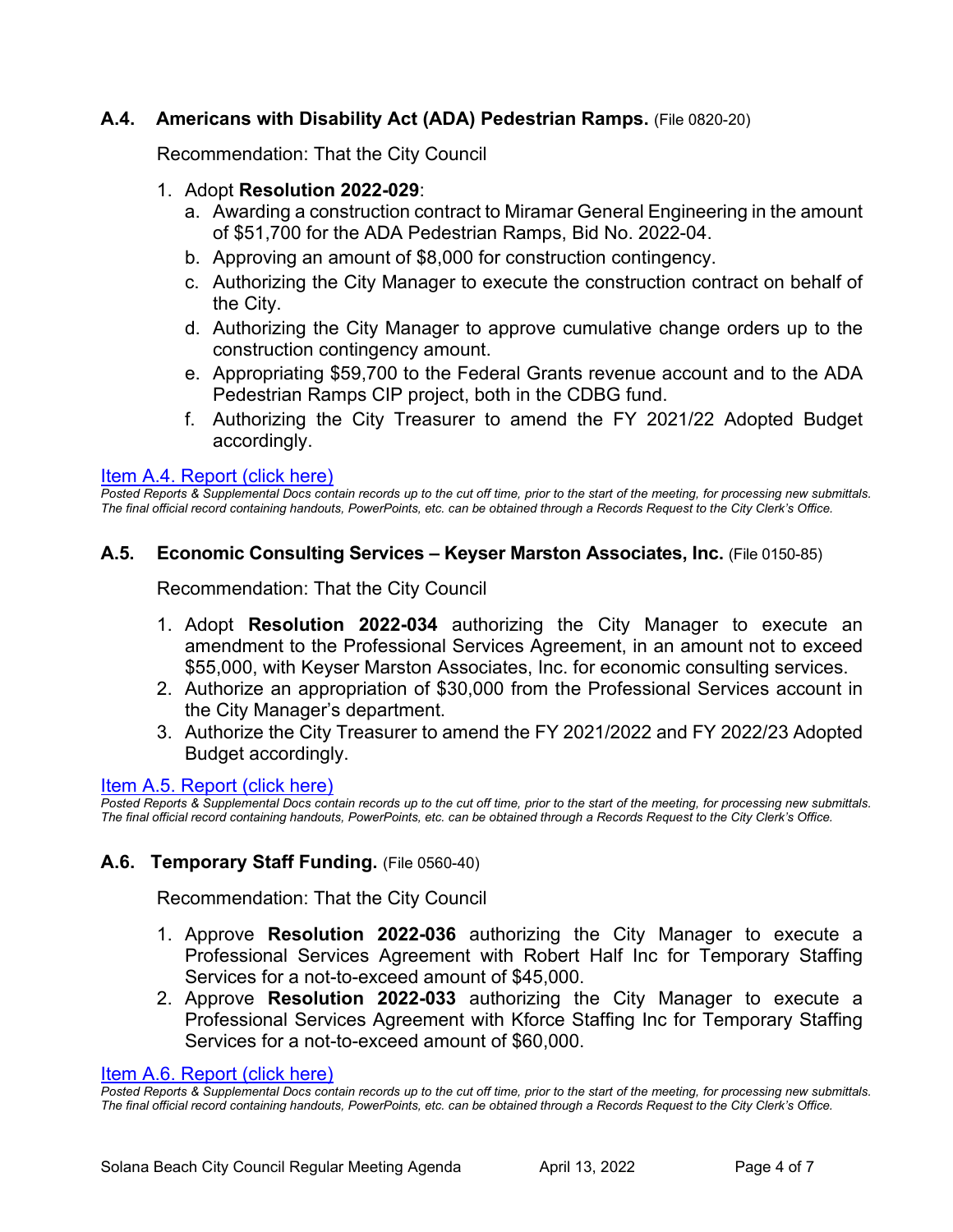# **A.7. Utility Box Wrapping Project.** (File 0910-41)

Recommendation: That the City Council

- 1. Adopt **Resolution 2022-032** authorizing the locations and artist stipend for the Utility Box Wrapping Project.
- 2. Authorize the Finance Director to appropriate \$10,000 from the Public Arts [Reserve in the TOT Coastal Visitors Fund.](https://solanabeach.govoffice3.com/vertical/Sites/%7B840804C2-F869-4904-9AE3-720581350CE7%7D/uploads/A7_Report_-_4-13-22_-_O.pdf)

#### [Item A.7. Report \(click here\)](https://solanabeach.govoffice3.com/vertical/Sites/%7B840804C2-F869-4904-9AE3-720581350CE7%7D/uploads/A7_Report_-_4-13-22_-_O.pdf)

*Posted Reports & Supplemental Docs contain records up to the cut off time, prior to the start of the meeting, for processing new submittals. The final official record containing handouts, PowerPoints, etc. can be obtained through a Records Request to the City Clerk's Office.*

#### **NOTE: The City Council shall not begin a new agenda item after 10:30 p.m. unless approved by a unanimous vote of all members present. (SBMC 2.04.070)**

# **B. PUBLIC HEARINGS:** (B.1)

This portion of the agenda provides citizens an opportunity to express their views on a specific issue as required by law after proper noticing by submitting a speaker slip (located on the back table) to the City Clerk. After considering all of the evidence, including written materials and oral testimony, the City Council must make a decision supported by findings and the findings must be supported by substantial evidence in the record. An applicant or designee(s) for a private development/business project, for which the public hearing is being held, is allotted a total of fifteen minutes to speak, as per SBMC 2.04.210. A portion of the fifteen minutes may be saved to respond to those who speak in opposition. *All other speakers should refer to the public comment section at the beginning of the agenda for time allotment.* Please be aware of the timer light on the Council Dais.

# **B.1. Public Hearing: 525 Ford Ave., Applicant: Cove Capital Properties, Case: DRP20- 006/SDP20-010** (File 0600-40)

The proposed project meets the minimum zoning requirements under the SBMC, may be found to be consistent with the General Plan and may be found, as conditioned, to meet the discretionary findings required as discussed in this report to approve a DRP. Therefore, should the City Council be able to make the findings to approve the SDP, Staff recommends that the City Council:

- 1. Conduct the Public Hearing: Open the Public Hearing, Report Council Disclosures, Receive Public Testimony, and Close the Public Hearing.
- 2. Find the project exempt from the California Environmental Quality Act pursuant to Section 15303 of the State CEQA Guidelines; and
- 3. If the City Council makes the requisite findings and approves the project, adopt **Resolution 2022-030** conditionally approving a DRP and SDP to demolish a singlefamily residence, construct a replacement 4,017 square-foot, two-story single-family residence with an attached two-car garage, and perform associated site improvements at 525 Ford Avenue, Solana Beach.

[Item B.1. Report \(click here\)](https://solanabeach.govoffice3.com/vertical/Sites/%7B840804C2-F869-4904-9AE3-720581350CE7%7D/uploads/B1_Report_-_4-13-22_-_O.pdf) 

[Item B.1. Supplemental Docs \(updated 4-13-22 at 3:00pm\)](https://solanabeach.govoffice3.com/vertical/Sites/%7B840804C2-F869-4904-9AE3-720581350CE7%7D/uploads/B1_Supp_docs_(4-13)_-_O.pdf)

Posted Reports & Supplemental Docs contain records up to the cut off time, prior to the start of the meeting, for processing new submittals. The *final official record containing handouts, PowerPoints, etc. can be obtained through a Records Request to the City Clerk's Office.*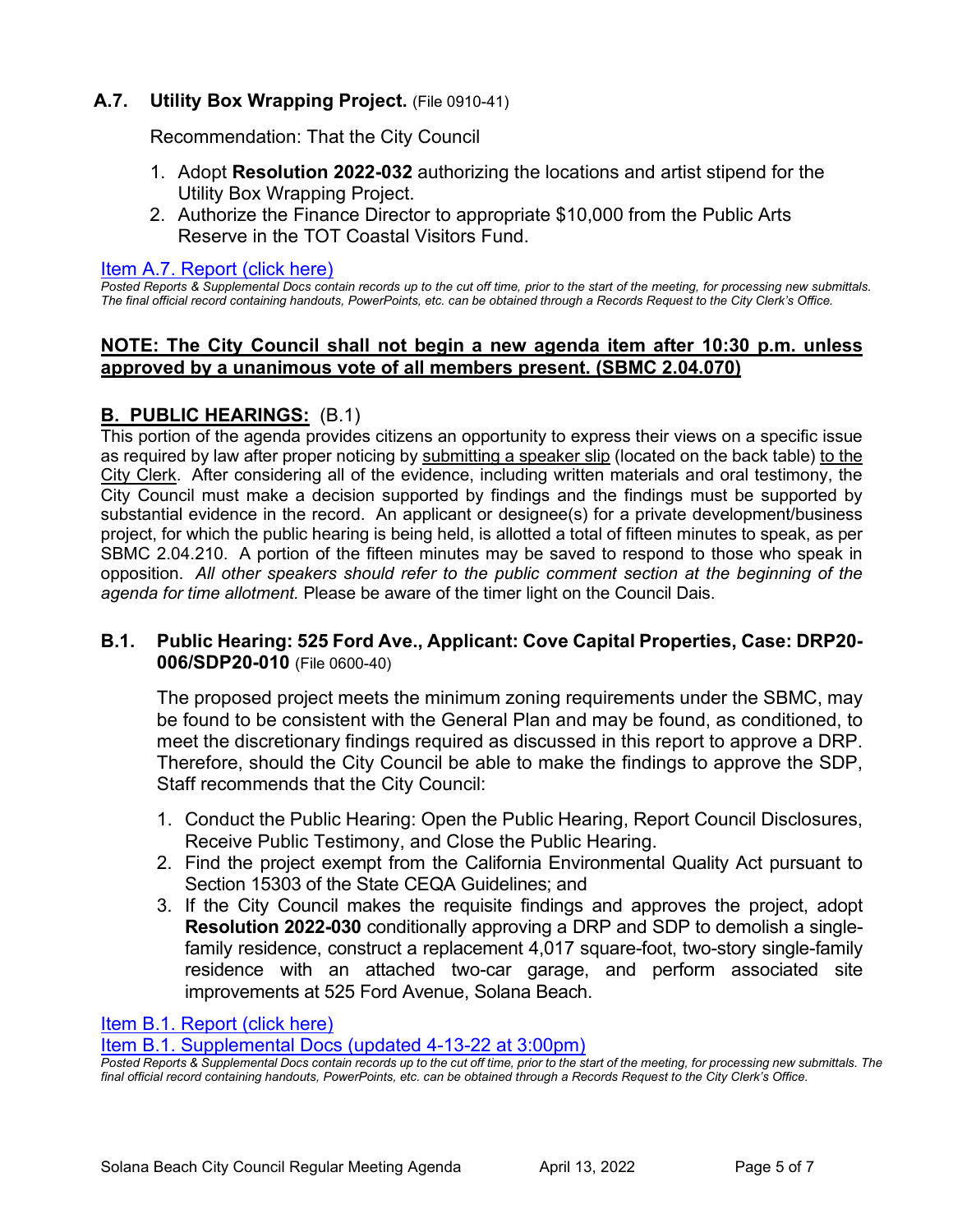# **C. STAFF REPORTS**: (C.1. – C.2.)

*Submit speaker slips to the City Clerk.* 

*All speakers should refer to the public comment section at the beginning of the agenda for time allotments.* Please be aware of the timer light on the Council Dais.

# **C.1. Introduce (1st Reading) Ordinance 522 Regulating Non-Serialized Untraceable Ghost Guns.** (File 0250-70)

Recommendation: That the City Council

1. Introduce Ordinance 522 amending Chapter 7.20 and adding Chapter 7.20.040 to the Solana Beach Municipal Code to address non-serialized untraceable ghost guns.

[Item C.1. Report \(click here\)](https://solanabeach.govoffice3.com/vertical/Sites/%7B840804C2-F869-4904-9AE3-720581350CE7%7D/uploads/C1_Report_-_4-13-22_-_O.pdf) 

[Item C.1. Supplemental Docs \(updated 4-13-22 at 3:35pm\)](https://solanabeach.govoffice3.com/vertical/Sites/%7B840804C2-F869-4904-9AE3-720581350CE7%7D/uploads/C.1._Supp_Docs_(4-13_330pm)_-_O.pdf)

*Posted Reports & Supplemental Docs contain records up to the cut off time, prior to the start of the meeting, for processing new submittals. The final official record containing handouts, PowerPoints, etc. can be obtained through a Records Request to the City Clerk's Office.*

# **C.2. Climate Action Commission Appointment.** (File 0120-06)

Recommendation: That the City Council

1. Consider the applications submitted for appointments to two vacancies on the Climate Action Commission with a term ending January 2023.

#### [Item C.2. Report \(click here\)](https://solanabeach.govoffice3.com/vertical/Sites/%7B840804C2-F869-4904-9AE3-720581350CE7%7D/uploads/C2_Report_-_4-13-22_-_O.pdf)

*Posted Reports & Supplemental Docs contain records up to the cut off time, prior to the start of the meeting, for processing new submittals. The final official record containing handouts, PowerPoints, etc. can be obtained through a Records Request to the City Clerk's Office.*

#### **WORK PLAN COMMENTS:**

*Adopted June 23, 2021*

#### **COMPENSATION & REIMBURSEMENT DISCLOSURE:**

GC: Article 2.3. Compensation: 53232.3. (a) Reimbursable expenses shall include, but not be limited to, meals, lodging, and travel. 53232.3 (d) Members of a legislative body shall provide brief reports on meetings attended at the expense of the local agency "*City*" at the next regular meeting of the legislative body.

#### **COUNCIL COMMITTEE REPORTS:** [Council Committees](https://www.ci.solana-beach.ca.us/index.asp?SEC=584E1192-3850-46EA-B977-088AC3E81E0D&Type=B_BASIC)

#### **REGIONAL COMMITTEES: (outside agencies, appointed by this Council)**

- a. City Selection Committee (meets twice a year) Primary-Heebner, Alternate-Edson
- b. Clean Energy Alliance (CEA) JPA: Primary-Becker, Alternate-Zito
- c. County Service Area 17: Primary- Harless, Alternate-Edson
- d. Escondido Creek Watershed Authority: Becker /Staff (no alternate).
- e. League of Ca. Cities' San Diego County Executive Committee: Primary-Becker, Alternate- Harless. Subcommittees determined by its members.
- f. League of Ca. Cities' Local Legislative Committee: Primary-Harless, Alternate-Becker
- g. League of Ca. Cities' Coastal Cities Issues Group (CCIG): Primary-Becker, Alternate-**Harless**
- h. North County Dispatch JPA: Primary-Harless, Alternate-Becker
- i. North County Transit District: Primary-Edson, Alternate-Harless
- j. Regional Solid Waste Association (RSWA): Primary-Harless, Alternate-Zito